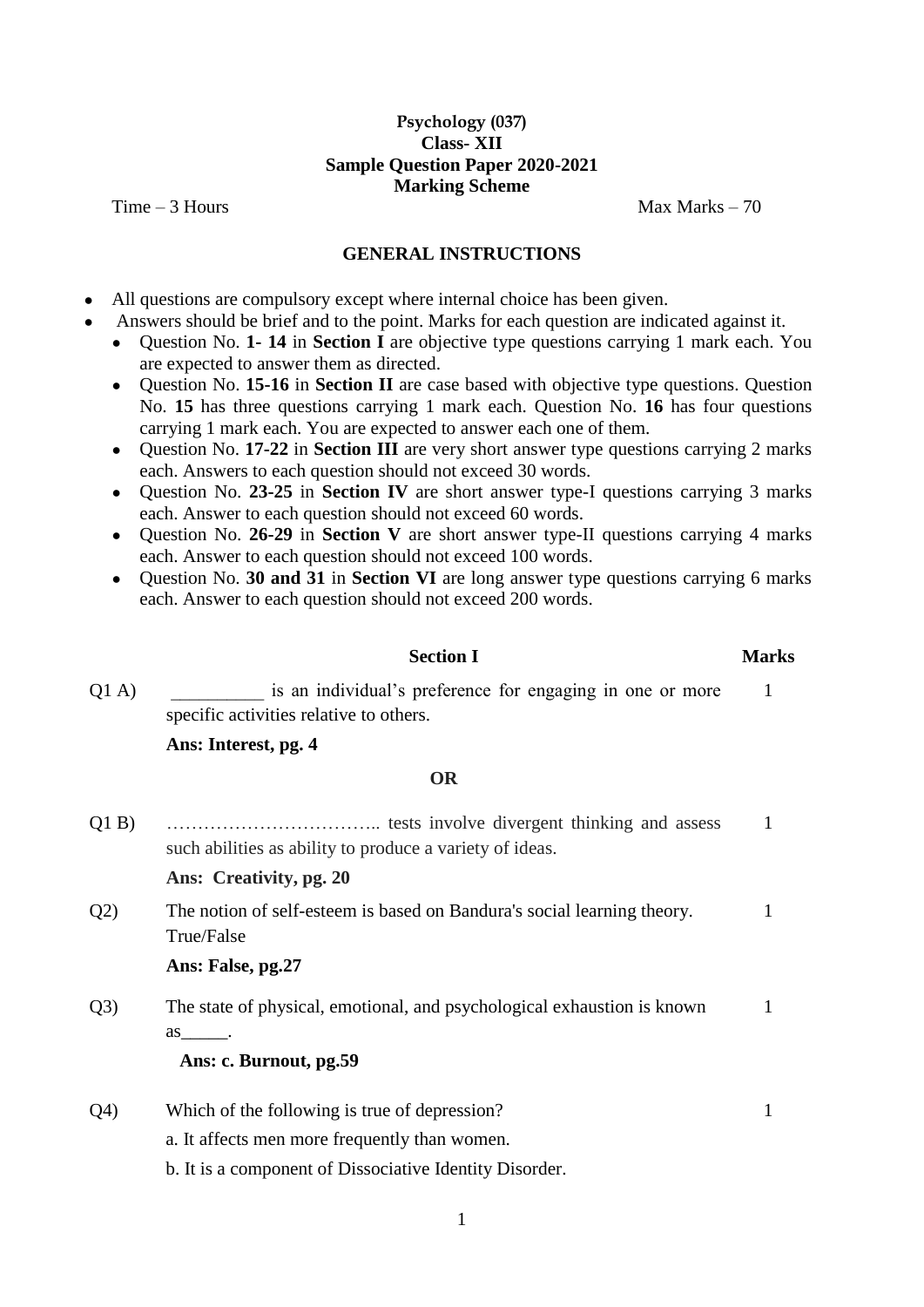c. It is caused by low activity of serotonin.

d. It is more prevalent among the wealthy than the poor.

## **Ans: c. It is caused by low activity of serotonin, pg.74**

Q5A) Which one of the following best describes a crowd?

1

- a. Collection of people
- b. Collection of people by chance
- c. Feeling of interdependence amongst members.
- d. Positive synergy amongst the members.

## **Ans: b. Collection of people by chance, pg.131**

## **OR**

Q5 B) A \_\_\_\_\_\_\_\_\_is a cluster of ideas regarding the characteristics of a specific group. 1

- a. Prejudice
- b. Discrimination
- c. Scapegoating
- d. Stereotype

## **Ans: d. Stereotype, pg.118**

- Q6) Bindu is a remarkable singer and has won many accolades. She is known as a child prodigy. Which of the following terms best describe Bindu's abilities? 1
	- a. Talent
	- b. Giftedness
	- c. Naturalistic Intelligence
	- d. Interest

## **Ans: a. Talent, pg.12**

Q7) If 16 PF questionnaire is used for vocational exploration, then \_\_\_\_\_\_\_\_ is a self-report measure used to identify varieties of psychopathology. 1

## **Ans: Minnesota Multiphasic Personality Inventory/MMPI, pg.42**

- Q8) Mir had no recollection of the bicycle he received as a gift on his tenth birthday. But when Nita reminded him about the same, he was able to recall it. This is because memories of his birthday were lying in the level. 1
	- a. unconscious
	- b. preconscious
	- c. conscious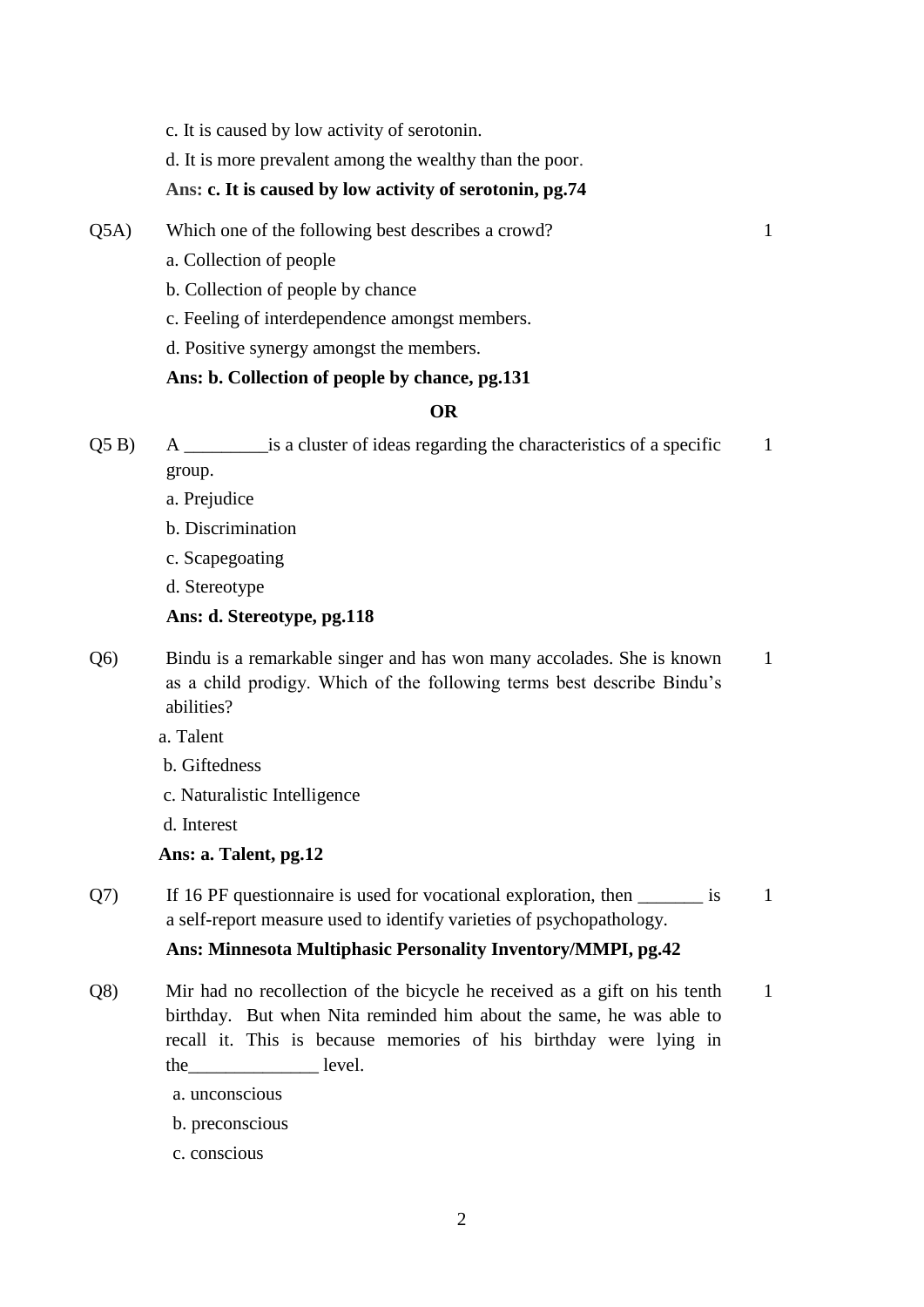#### d. superconscious

#### **Ans: b. Preconscious, pg.34**

Q9) Ritu was unable to decide about the topic of the project she had to submit for the final examination. She therefore did not complete the work before the deadline, was unable to concentrate on the task at hand and seemed to suffer from mental overload. The above signs are exhibiting effect of stress. 1

## **Ans: Cognitive, pg.57**

- Q10) After several years of living and working in a small town in Gujarat, Harsh wakes up one morning insisting that his name is Dhruv and that he has to report to his job in Mumbai. He does not recognize the furniture in his apartment or the clothing hanging in his closet. He is completely confused about his current life. He may be experiencing 1
	-
	- a. Dissociative fugue
	- b. Depersonalisation
	- c. Generalized anxiety disorder
	- d. Post-traumatic stress disorder

**Ans: a. Dissociative fugue, pg.79**

Q11 A) A particular therapist teaches clients in a group setting to recognize bodily processes and emotions that they have blocked from their awareness. The therapist is using client centred therapy. True/ False 1

**Ans: False, pg.101**

#### **OR**

Q11 B) When a behaviourist praises the client for using kind words during their conversation and ignores when the client is rude; he is employing positive reinforcement: True /False 1

## **Ans: False, pg.98**

- Q12) Ritesh sees his parents achieve financial success through hard work. He considers his mother to be his role model. As a result, Ritesh develops a strong attitude towards success and hard work. This is an example of: 1
	- a. Learning attitude through exposure to information
	- b. Learning through observation.
	- c. Learning attitude through group or cultural norms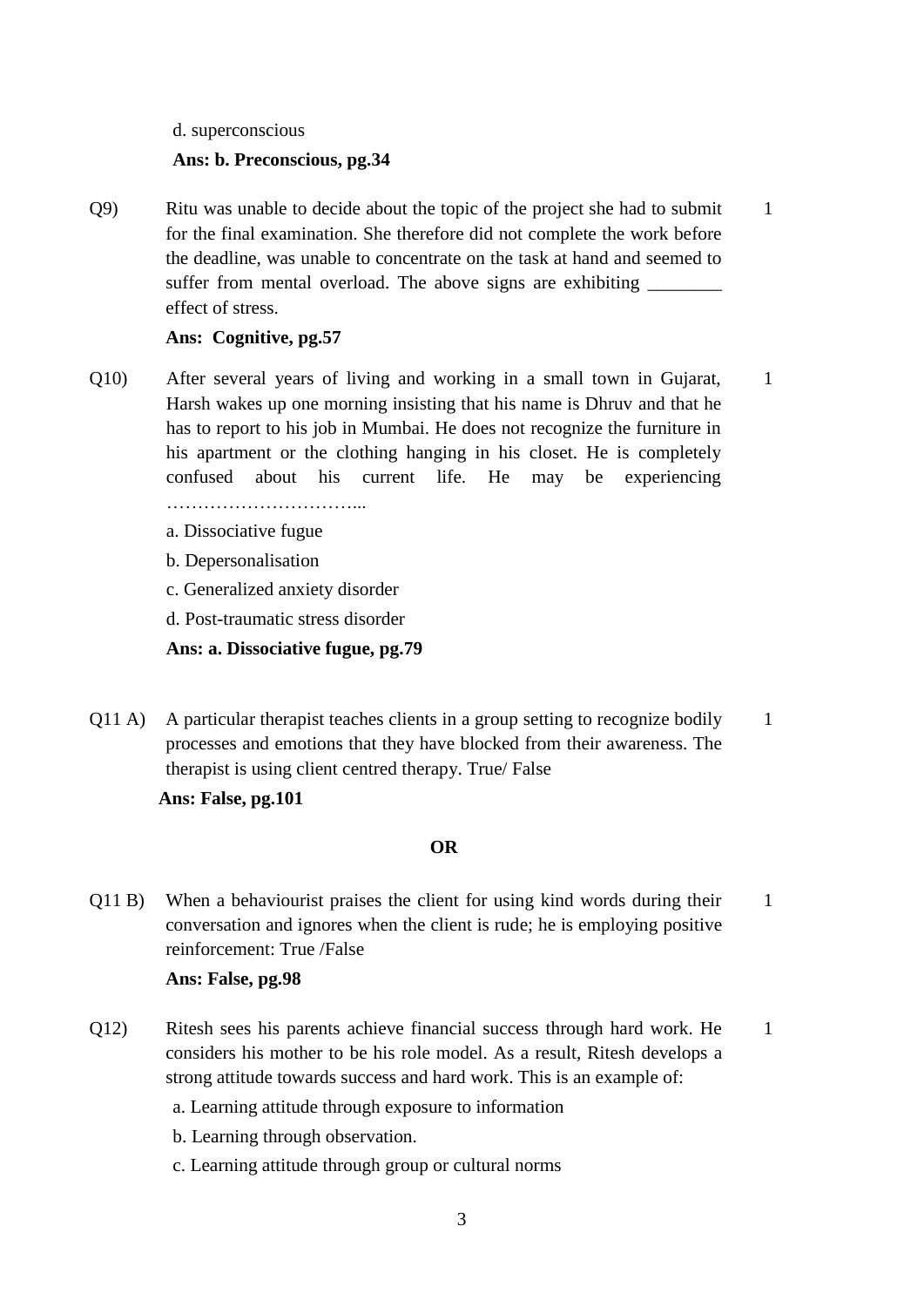d. Learning through rewards and punishment

#### **Ans: b. Learning through observation pg.110**

Q13) On being assessed for intelligence, Alex scored high in aspects such as attention, observation, analysis, achievement orientation and Ajay scored high in social and emotional skills, self-reflection, and collectivistic orientation. Which of the following statements reflect these differences seen in Ajay and Alex? 1

a. Ajay is high in technological intelligence

b. Alex is not high in integral intelligence

c. Alex lacks technological intelligence and Ajay lacks integral intelligence

d. Alex is high in technological intelligence and Ajay is high in integral intelligence

# **Ans: d. Alex is high in technological intelligence and Ajay is high in integral intelligence, pg.16**

Q14) Choose the correct match for each behaviour with the aspects related to structure of personality:

1

| I) grabbing the candy and eating it<br>immediately | i) reality principle    |
|----------------------------------------------------|-------------------------|
| II) asking for permission to eat the<br>candy      | ii) moral principle     |
| III) eating the candy is ethically right           | iii) pleasure principle |

| a. I i, II ii, III iii,   |  |
|---------------------------|--|
| b. I iii, I I iii, III i, |  |
| c. I iii, IIi, III ii,    |  |
| d. I ii, IIi, III iii,    |  |

**Ans: c. I iii, IIi, III ii, pg.34,35**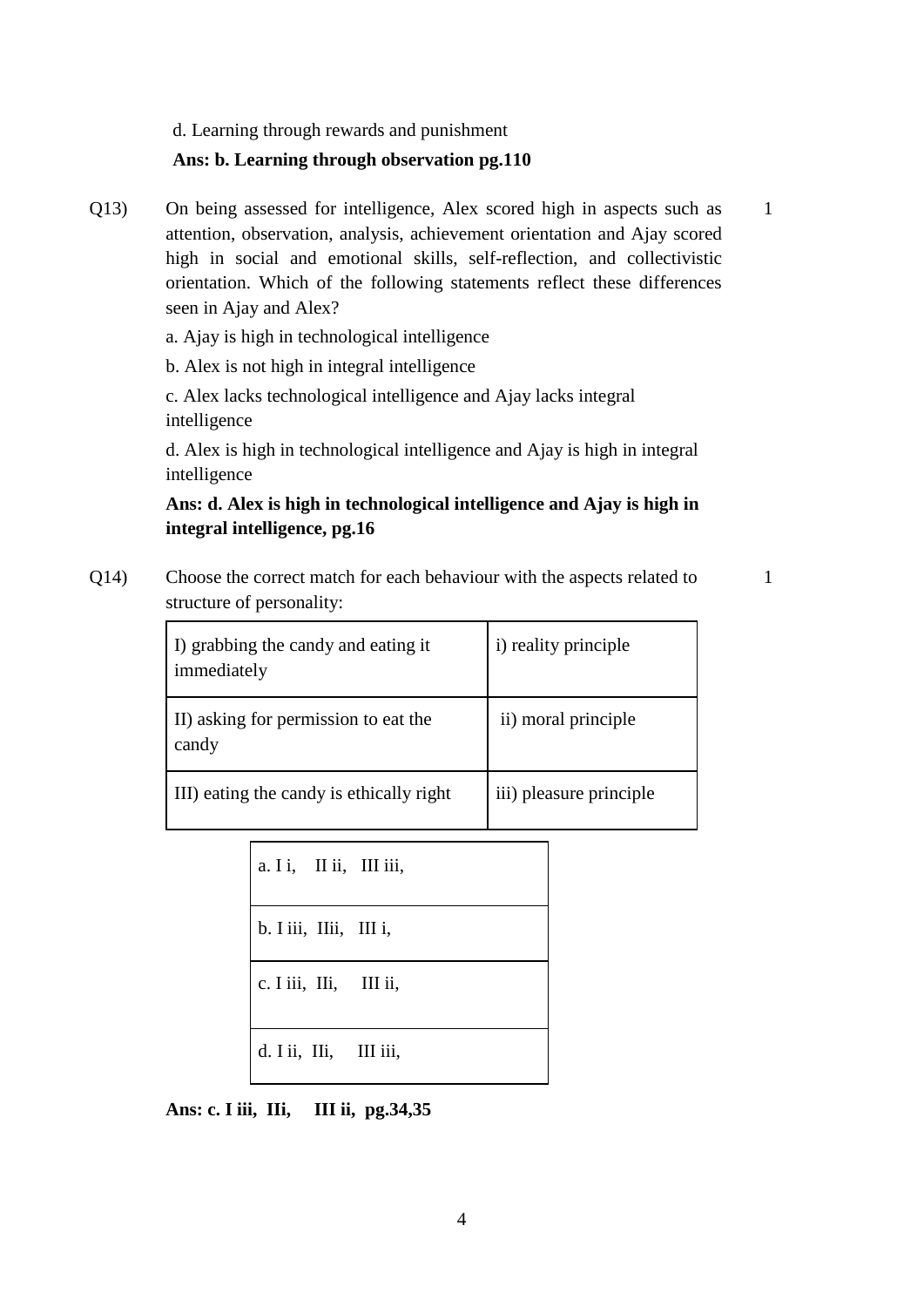#### **Section II**

 $Q15$  Read the case and answer the questions that follow. 1x3=3

Mr. John is a twenty-seven-year old man who consulted a psychologist to discuss what he calls his 'silly habits'. He reports that for several years he had to check and recheck electrical appliances, as well as doors and windows, before leaving home each morning and again before going to bed. At times, the checking has made him late for work and has disturbed his sleep such that he had to get up to check everything several times yet again. When questioned about the reasons for this behaviour, Mr. John reported that he could not stop thinking that electrical appliances may short circuit and cause a disastrous fire or that his house may be broken into and he will lose all valuables. He recognises these concerns and the resulting checking as excessive and unreasonable yet feels compelled to do something to alleviate the anxiety associated with the thoughts. During counselling, the psychologist found out that some time before the checking rituals started, a major fire had broken in Mr. John's office and all-important papers were destroyed.

- Q15 i) Identify Mr. John's disorder:
	- a. Generalized Anxiety Disorder
	- b. Major Depressive Disorders
	- c. Obsessive -Compulsive Disorder
	- d. Somatic Symptom Disorder

#### **Ans: c. Obsessive -Compulsive Disorder, pg.77**

Q15 ii) Which of the following statements represents his repetitive thoughts?

a. for a number of years, he had to check and recheck electrical appliances

b. he had to get up to check everything a number of times

c. the checking has made him late for work

d. he could not stop thinking that electrical appliances may short circuit and cause a disastrous fire

**Ans: d. he could not stop thinking that electrical appliances may short circuit and cause a disastrous fire, pg.77**

- Q15 iii) Which disorder also comes under the category of obsessive-compulsive and related disorders?
	- a. Excoriation Disorder
	- b. Acute Stress Disorder
	- c. Adjustment Disorder
	- d. Cyclothymic Disorder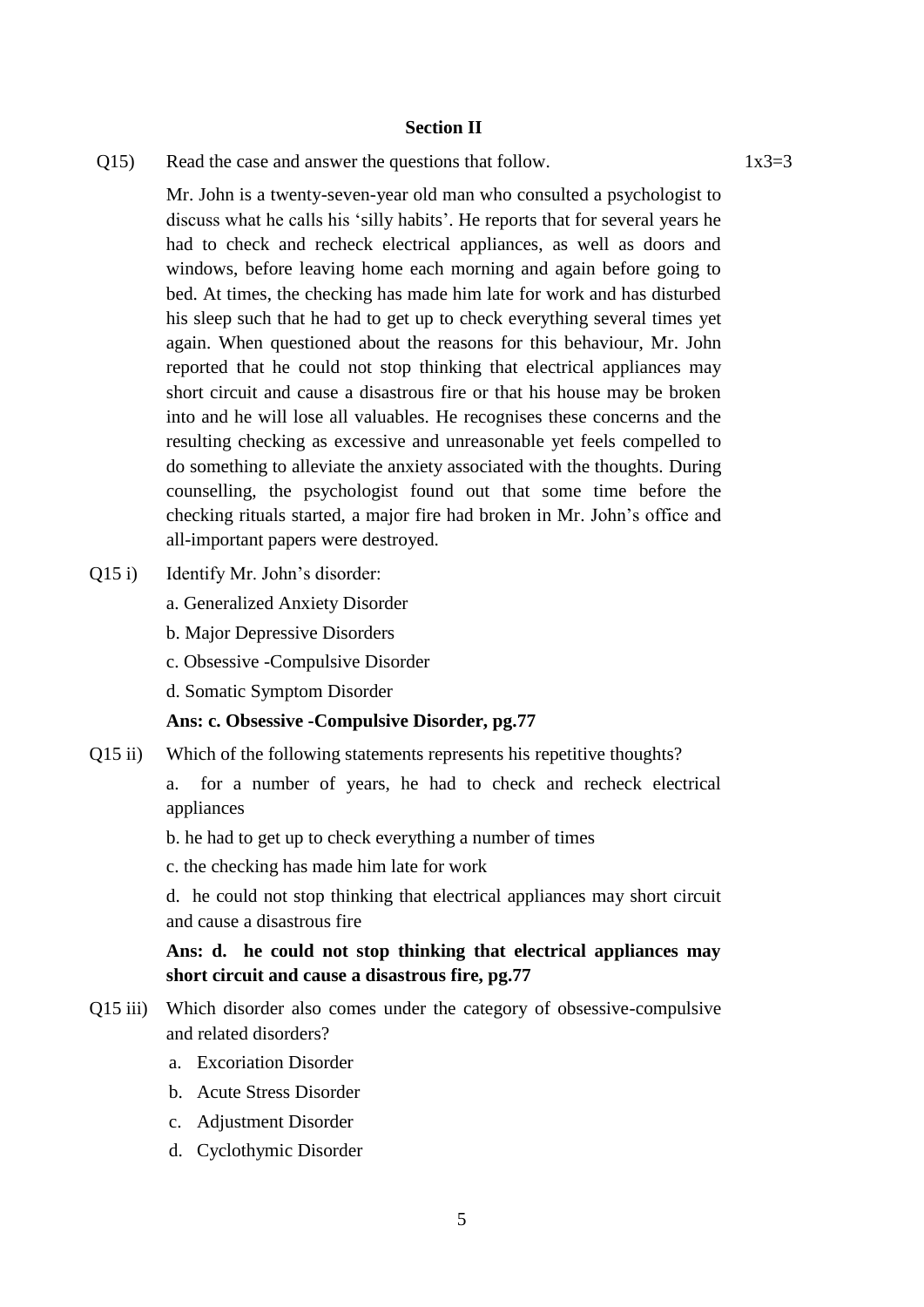#### **Ans: a. Excoriation Disorder, pg. 78**

 $Q16 A$ ) Read the case and answer the questions that follow. 1x4=4

On November 26, 2008, about 35 Taj Mumbai employees, led by a 24 year-old banquet manager, Mallika, were assigned to manage the event in a second-floor banquet room. As they served the main course, they heard what they thought were fireworks at a nearby wedding. In reality, these were the first gunshots from terrorists who were storming the Taj Hotel, Mumbai.

The staff quickly realized something was wrong. Mallika locked the doors and turned off the lights. She asked everyone to lie down quietly under tables and refrain from using cell phones. The group stayed there all night, listening to the terrorists rampaging through the hotel, hurling grenades, firing automatic weapons, and tearing the place apart. During the onslaught on the Taj Mumbai, 31 people died and 28 were hurt, but the very next day the hotel received praise. Its guests were overwhelmed by employees' dedication to duty, their desire to protect guests without considering their own personal safety, and their quick thinking. As many as 11 Taj Mumbai employees—a third of the hotel's casualties—laid down their lives while helping around 1,200 to 1,500 guests escape.

With reference to the above case, answer the following questions.

Q16A i) In reality, these were the first gunshots from terrorists who were storming the Taj Hotel, Mumbai. The staff quickly realized something was wrong. Which stage of the General Adaptation Syndrome model were the staff

in?

- a. Resistance
- b. Alarm Reaction
- c. Exhaustion
- d. Burnout

#### **Ans: b. Alarm Reaction, pg. 59**

Q16 A ii) '*Mallika locked the doors and turned off the lights. She asked everyone to lie down quietly under tables and refrain from using cell phones*.' From these lines, identify the coping strategy used by Mallika.

- a. Task oriented
- b. Avoidance oriented
- c. Emotion oriented
- d. Biofeedback

#### **Ans: a. Task oriented, pg. 61**

Q16 A Which of the following set of words best describes Mallika's hardiness?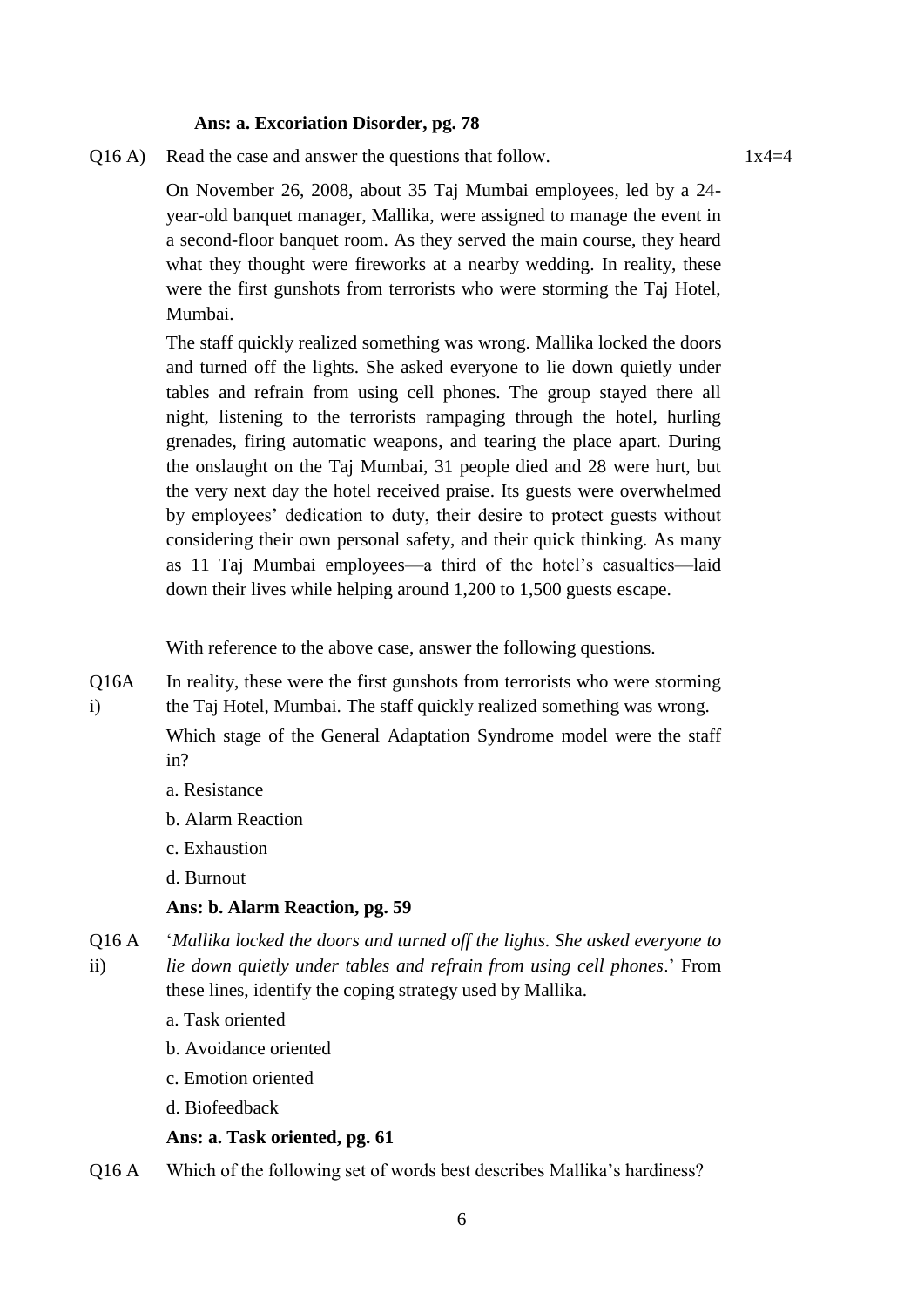- iii) a. commitment, confidence, control
	- b. challenge, control, calmness
	- c. commitment, control, challenge
	- d. control, commitment, conviction

#### Ans: **c. commitment, control, challenge, pg.63**

Q16 A Selye's GAS model has been criticised largely for assigning limited role

iv) to ………...factors

- a. Biological
- b. Physical
- c. Physiological
- d. Psychological

## **Ans: d. psychological, pg.59**

#### **OR**

 $Q16 B$ ) Read the case and answer the questions that follow. 1x4=4

In Army, one cannot sit back and relax. Only two years after the Kargil War, Indian Parliament came under attack. Deepchand's regiment was posted to Rajasthan. While setting up an ammunition store, a bomb was accidentally detonated. In the explosion, Deepchand lost his fingers. Later both his legs and right arm were amputated. After 24 hours and 17 bottles of blood, he finally gained consciousness.

After the accident, lying on the hospital bed, Deepchand mulled over why he met with an accident. Being an athlete, he felt bad about not being able to run for the state again. But as they say, once a soldier, always a soldier*. "I trained myself to walk with the help of prosthetics. I learnt to ride a scooter and use a computer. And there has been no looking back,"* he said.

Deepchand has worked for the country without flinching even an eyelid. And in doing so, in an unfortunate event, he met with an accident and lost his limbs. Does he regret his childhood dream to become an army jawan? The proud man who stands on his prosthetic feet says he does not.

*"The accident could have happened to me in any profession. At least it happened in the line of fire. I want to be reborn a soldier. There's nothing greater than serving your country,"* he said.

- Q16 B i) Identify the phenomenon that Deepchand is experiencing immediately after regaining consciousness in the hospital
	- a. Eustress
	- b. Distress
	- c. Social Pressure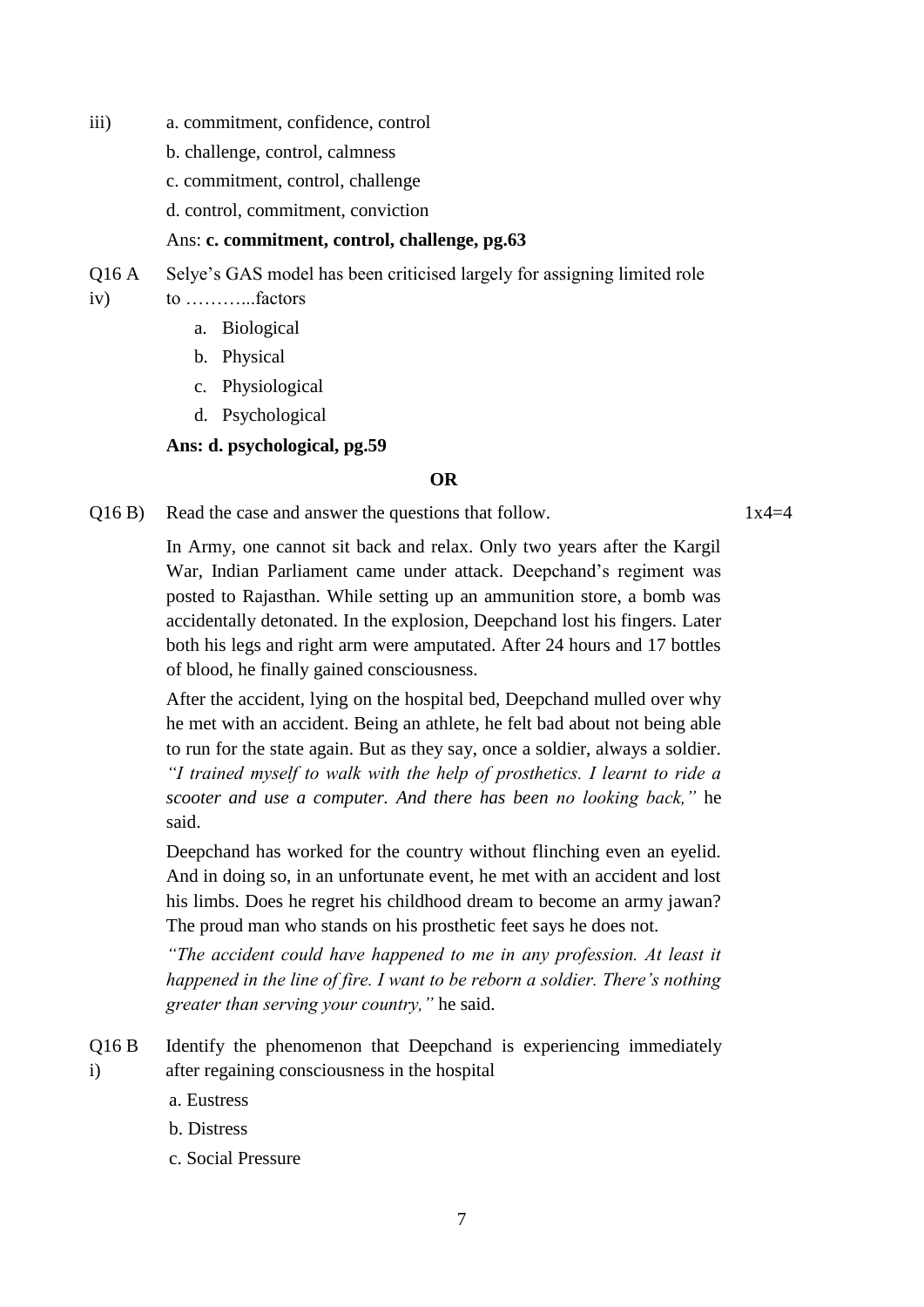d. Hassles

## **Ans: b. Distress, pg.52**

- Q16 B Deepchand's secondary appraisal of the event would be \_\_\_\_\_\_\_\_\_\_\_.
- ii) a. Appraisal of the threat
	- b. Appraisal of the harm
	- c. Appraisal of his coping abilities and resources
	- d. Appraisal of the challenges ahead

## **Ans: c. Appraisal of his coping abilities and resources, pg.53**

Q16 B In the following statement when asked,

*"The accident could have happened to me in any profession. At least it happened in the line of fire. I want to be reborn a soldier. There's nothing greater than serving your country,"* he said.

Deepchand's cognitive appraisal of the event would be determined by

a. Controllability only

\_\_\_\_\_\_\_\_\_\_\_\_\_\_

- b. Past and present experiences
- c. Present situation only
- d. Past experiences and controllability

# **Ans: d. Past experiences and controllability, pg.53**

- Q16 B What was the source of Deepchand's stress?
- iv) a. Life Events

iii)

- b. Traumatic Events
- c. Hassles
- d. Environmental

**Ans: b. Traumatic Events, pg. 55**

## **SECTION III**

Q17) Distinguish between social pressures and social stress.

## **Answer:**

 Social pressures are brought about from people who make excessive demands on us. It is the stress that we generate in our minds and is an internal source of stress

2

 Social stress is induced externally and result from our interaction with people

**pg. 55-56 (1 + 1)**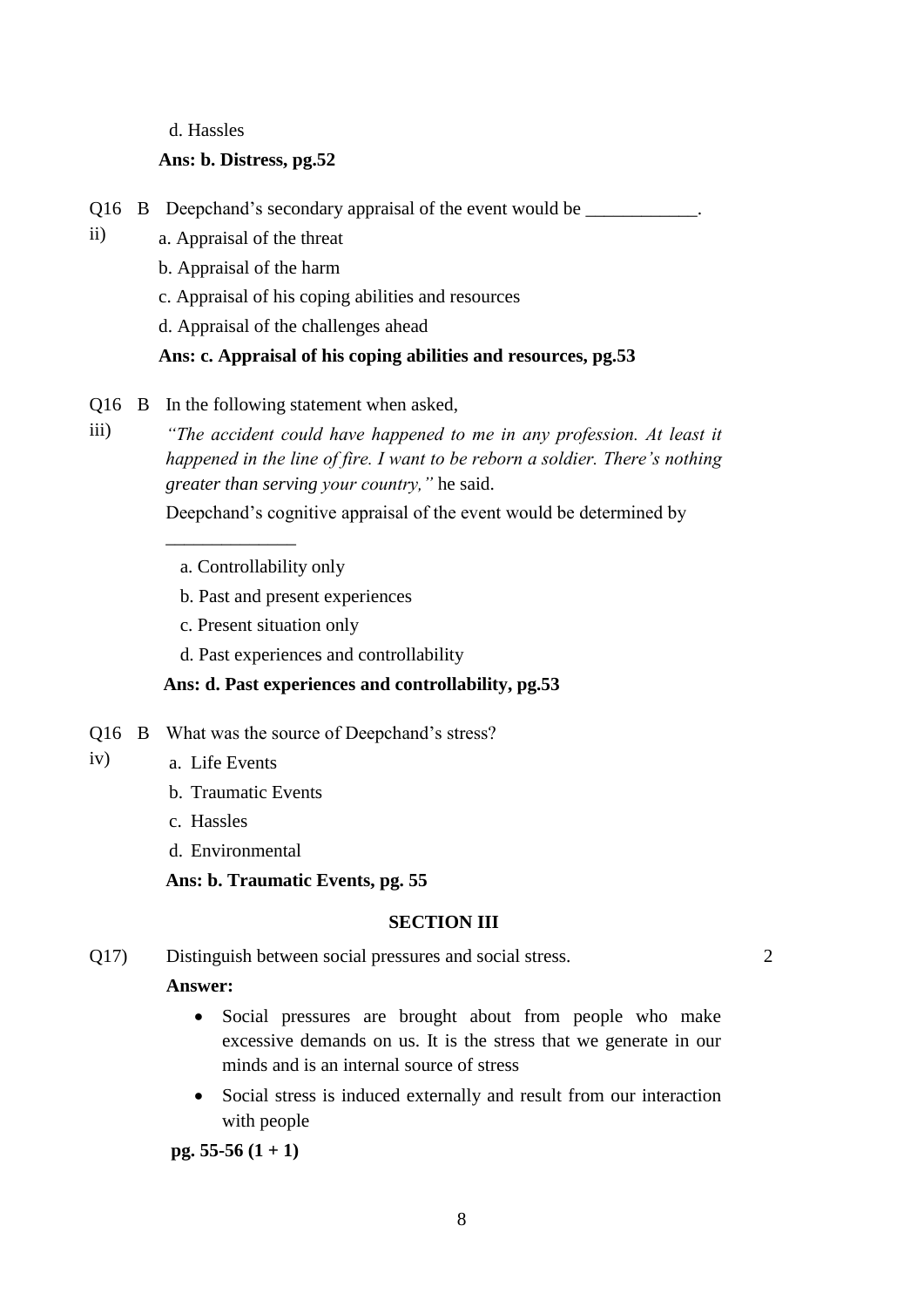Q18) Fatima is experiencing generalized anxiety disorder. Enumerate any two causes with reference to diathesis stress model which may have led to the disorder. 2

#### **Answer:**

- presence of biological aberration
- person may carry a vulnerability
- presence of pathogenic stressors

(explain any two relating to the case provided, 1 mark each: $1+1=2$ )

**Pg. 75**

Q19) Differentiate between hostile aggression and proactive aggression.

#### **Answer:**

- Hostile aggression: directed at inflicting injury 1 mark
- Proactive aggression: dominating and bullying others without provocation 1 mark, **pg 84**
- Q20) What are life skills? List any two life skills.

## **Answer:**

- Life skills abilities for adaptive and positive behaviour that enable individuals to deal effectively with challenges of everyday life – 1 mark
- Assertiveness, Time Management, Rational Thinking, Improving Relationships, Self-Care. Overcoming Unhelpful Habits (any 2) – ½ + ½ Mark, **page 64**
- Q 21) What is group polarization?

#### **Answer:**

- Extreme decisions taken by the group than when individuals do it alone - 1 mark
- Initial position gets strengthened due to discussions and interaction - 1 mark

## **Pg. 38**

Q22 A) A client experiences irrational thoughts that are self-defeating in nature. Suggest a suitable therapy that will help him to reduce his distress. Also provide the rationale for selecting this therapy. 2

#### **Answer:**

- Cognitive Therapy  $-1$  Mark
- Rationale– faulty or irrational thoughts 1 Mark

**pg. 99**

#### **OR**

 $\overline{2}$ 

2

2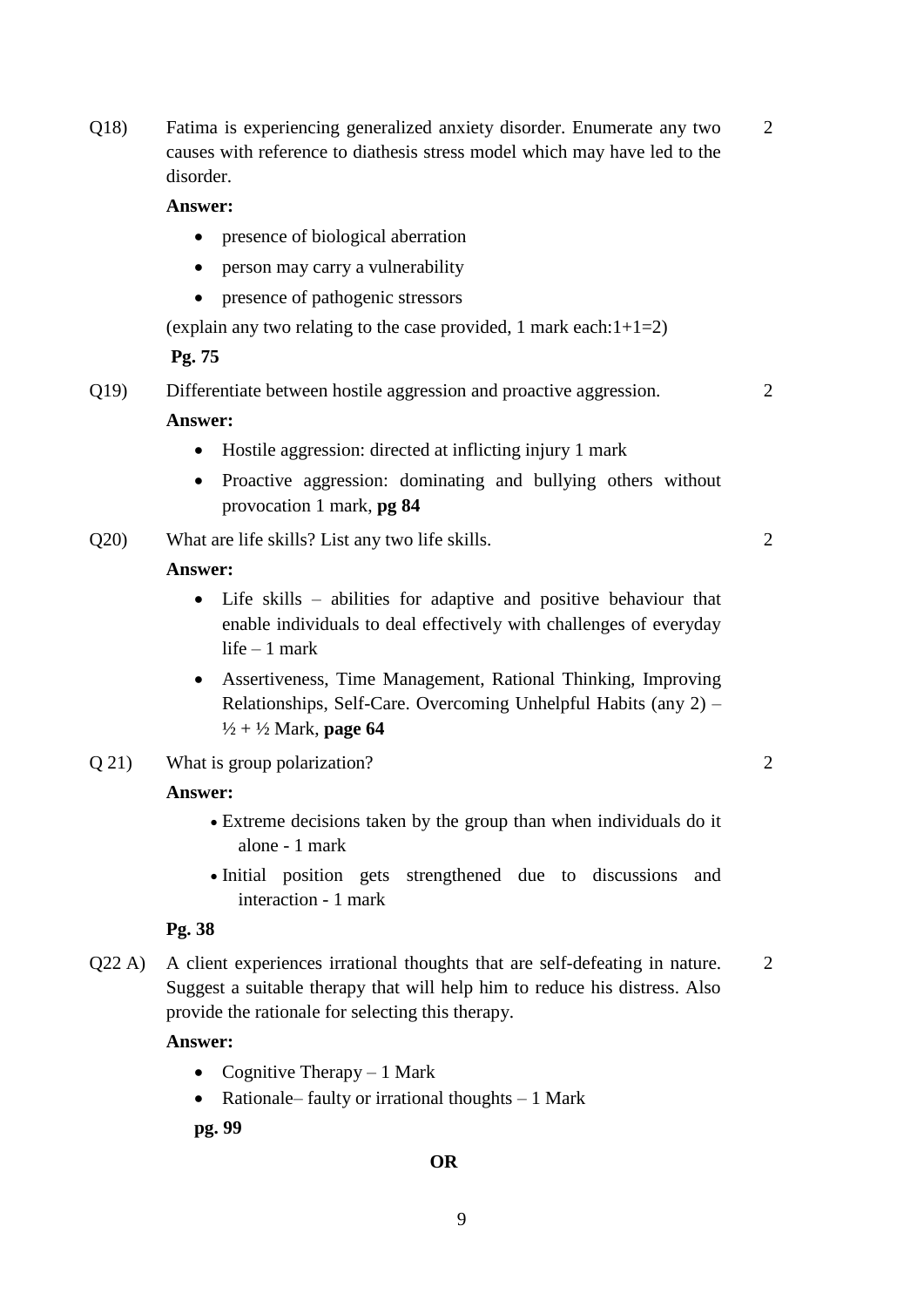Q22 B) Analyse the chief benefit to the client in both Behaviour and Humanistic therapies.

# **Answer:**

- Behaviour therapies: Changing faulty behaviours and cognitions to adaptive ones – 1 Mark
- Humanistic Therapies: Achieving personal growth i.e. increasing understanding of oneself and one's aspirations, emotions and motives – 1 Mark

**pg. 93**

## **SECTION IV**

Q23) Ananya is a good dancer who is well adjusted in school as she cooperates with her teachers and classmates in all school related activities. She is also liked by friends and family. Identify and explain the types of intelligences that Ananya is exhibiting.

## **Answer:**

- Bodily Kinaesthetic Intelligence Identification  $\frac{1}{2}$  Mark
- $\bullet$  explanation 1 Mark
- Interpersonal Intelligence Identification  $-\frac{1}{2}$  Mark
- explanation  $-1$  Mark

## **Pg.7**

Q24) What is a trait? Describe Cattell's Trait theory.

# **Answer:**

 $\bullet$  Building blocks of personality – 1 Mark

Or

Components of personality

Or

 Relatively enduring attribute or quality on which one individual differs from another

- Source traits: Stable and are the building blocks of personality  $-1$ Mark
- Surface traits: Result out of interaction of source traits 1 Mark **Pg.32**
- Q25 A) Explain the processes involved in the learning of attitudes.

## **Answer:**

- Learning of attitudes usually takes place by association,
- through rewards and punishments
- through modelling
- Group and cultural norms

# 3

# 2

3

3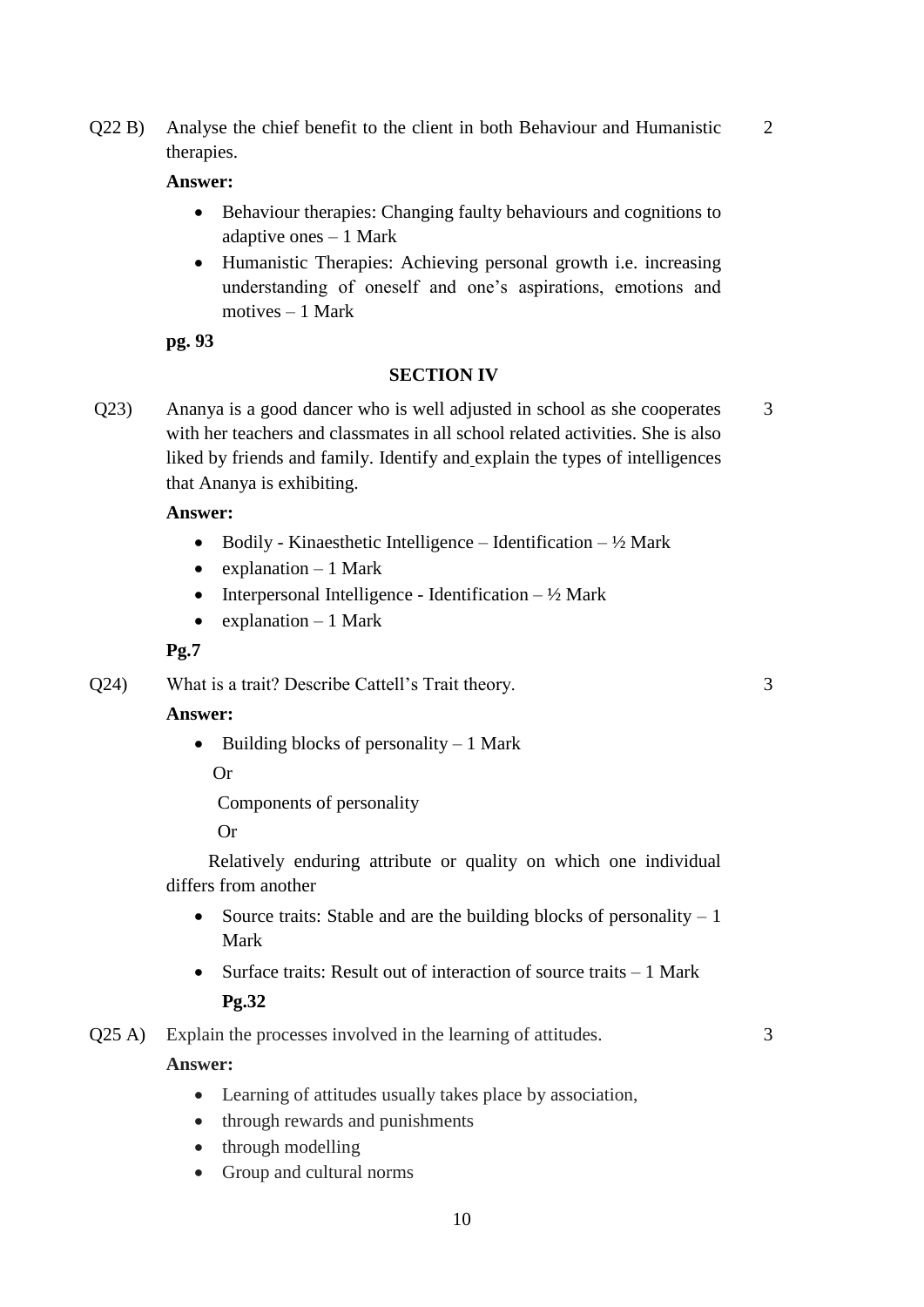• Exposure to information

Explanation of any 3 points  $(1x3)$ 

# **Pg. 110**

#### **OR**

3

4

Q25 B) Explain the relationship between attitude and behaviour.

#### **Answer:**

 We usually expect behaviour to follow logically from attitudes. However, an individual's attitudes may not always be exhibited through behaviour. Likewise, one's actual behaviour may be contrary to one's attitude towards a particular topic.

It is found that there would be consistency between attitudes and behaviour when:

- the attitude is strong, and occupies a central place in the attitude system,
- the person is aware of her/his attitude,

• there is little or no external pressure for the person to behave in a particular way. For example, when there is no group pressure to follow a particular norm

• the person's behaviour is not being watched or evaluated by others, and

• the person thinks that the behaviour would have a positive consequence, and therefore, intends to engage in that behaviour.

Any 3 points (1x3=3), **Pg. 117**

## **SECTION V**

Q26 A) Raj would often be seen talking to himself. On questioning he would state that there were people around him whom he could see and hear when there was no one else around. Identify and describe this symptom of schizophrenia. 4

#### **Answer:**

- Positive Symptom  $-\frac{1}{2}$  Mark
- Hallucinations are perceptions that occur in the absence of external stimuli, positive symptoms of schizophrenia – 1 Mark
- Auditory & Visual Hallucination  $-\frac{1}{2}$  Mark
- $\bullet$  Listing and description of other types of hallucinations  $-2$  Marks

## **Pg.82**

#### **OR**

Q26 B) Aman is an eight-year-old who has profound difficulty in relating to other people. Often, he is found to be unresponsive to other people's feelings and exhibits stereotypical patterns of behaviour. Identify this disorder and describe its features.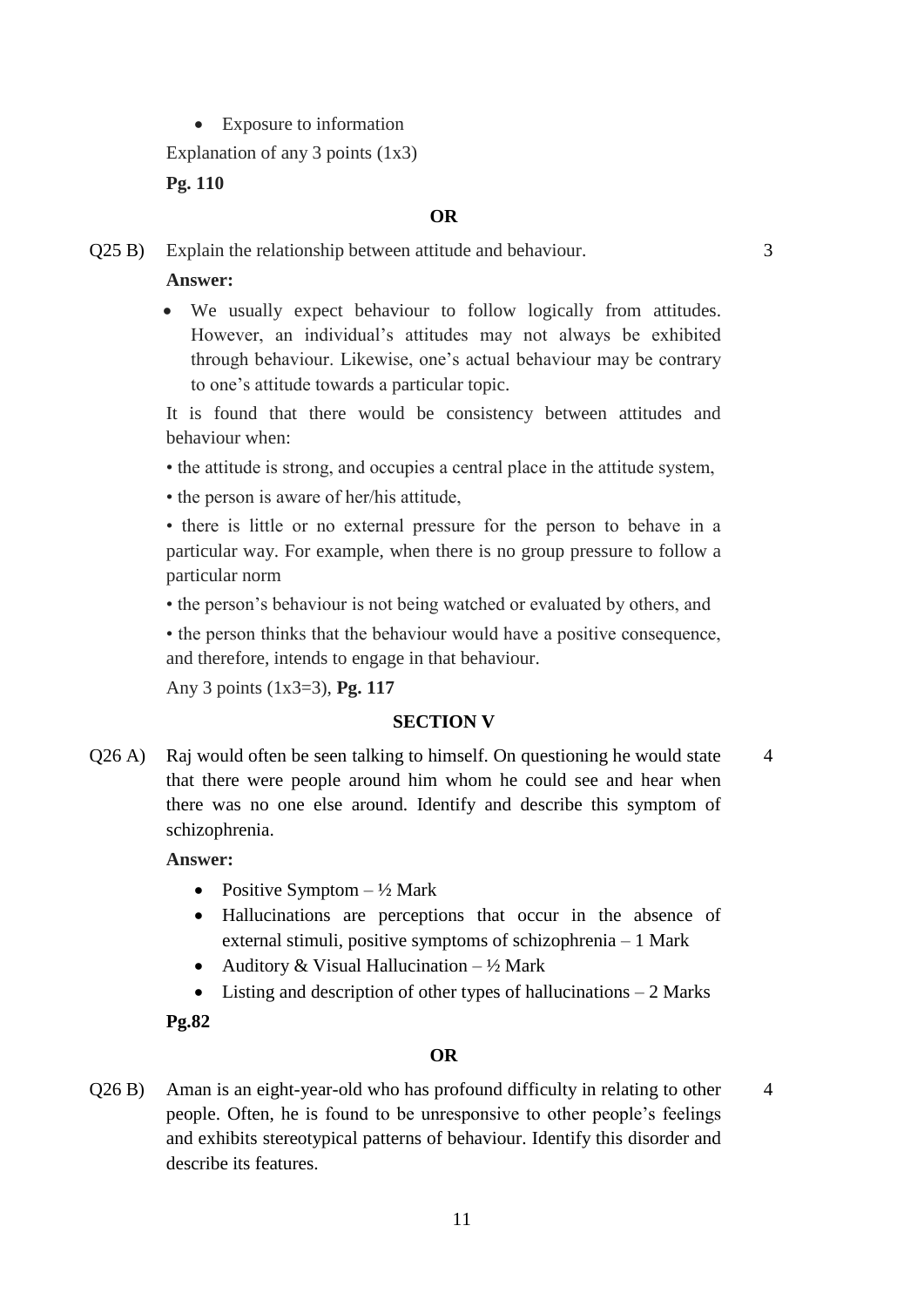# **Answer:**

- Autism Spectrum Disorder under the category of Neurodevelopmental disorder – 1 Mark
- Children with Autism Spectrum disorder have marked difficulties in social interaction & communication
- They have restricted range of interests
- They have strong desire for routine
- They are unable to share experiences and emotions
- They show serious abnormalities in communication and language that persist over time
- Many never develop speech, those who do have repetitive deviant patterns
- They show narrow patterns of interests and repetitive behaviours such as lining up objects or stereotypes body movements

(any 3 points from above other than the ones mentioned in the question – 3 Marks) **pg. 83**

Q27) Roby is terribly afraid of snakes. His phobia has made him so dysfunctional that he had to take a long leave from his job at the local zoo. This happened when he heard that a new snake enclosure would soon open. Identify the therapeutic technique that would help Roby deal with this problem and explain its process. 4

# **Answer:**

- Systematic Desensitisation (1 mark) Explain any three points from below
- Establishing hierarchy (1 mark)
- Relaxation procedure (1mark)
- Thinking of least anxiety provoking situation to most (1 mark)
- Principle of reciprocal inhibition (1 mark)

# **Pg. 98**

Q28) Radhika was fond of junk food and ate it too often. However, she always felt guilty as she knew junk food was harmful for her health and wanted to give it up. Explain the process that will lead to change in her attitude. 4

# **Answer:**

• The concept of cognitive dissonance was proposed by Leon Festinger.

The cognitive components of an attitude must be 'consonant' (opposite of 'dissonant'), i.e., they should be logically in line with each other.

If an individual finds that two cognitions in an attitude are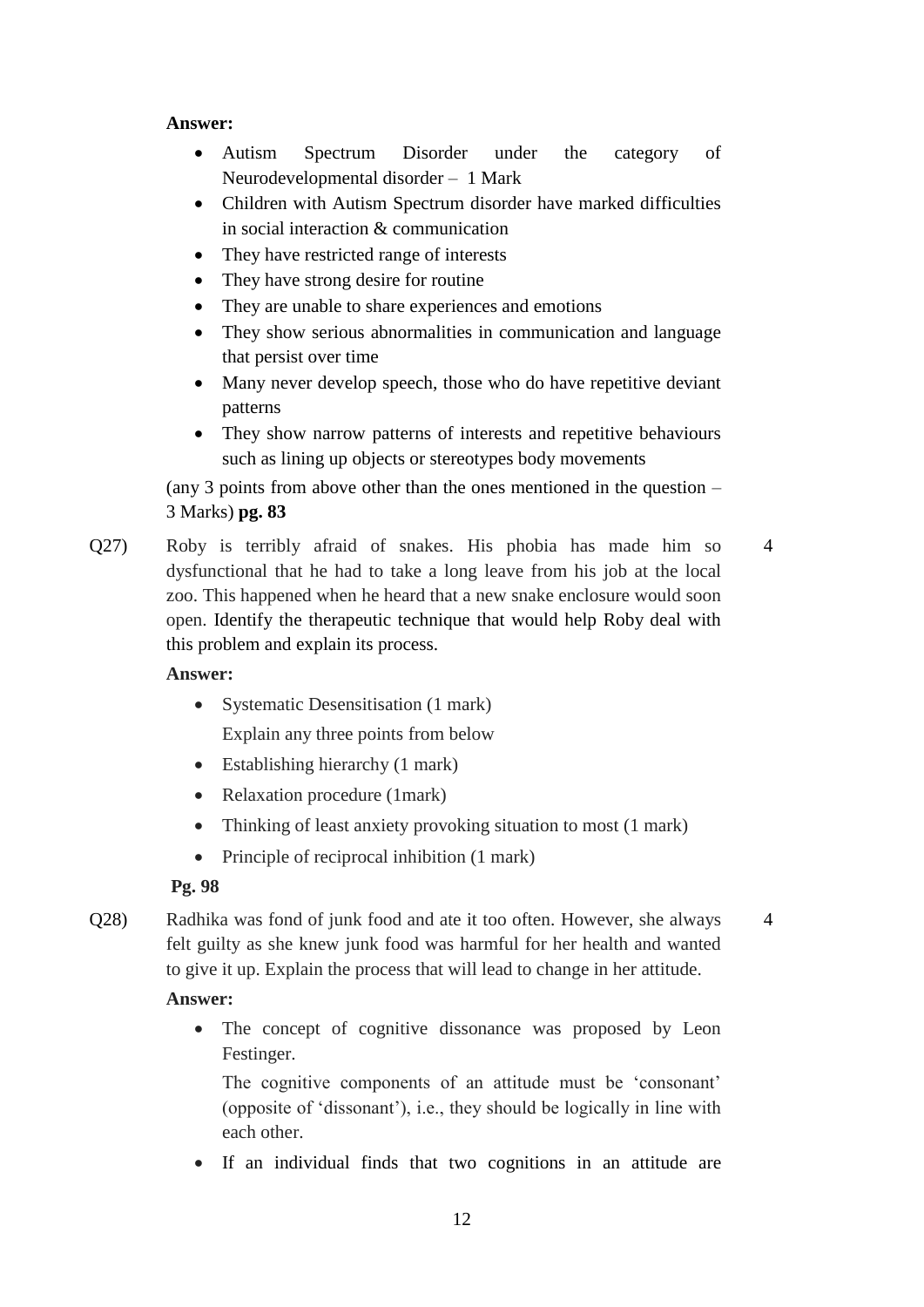dissonant, then one of them will be changed in the direction of consonance.

4

- Explanation of **cognitive consistency** to reduce mental discomfort
- Explanation by referring to Radhika.

(1x4=4) **pg. 112**

Q29) Explain the reasons that make people join groups.

## **Answer:**

- Security
- Status
- Self esteem
- Goal achievement
- Knowledge and information
- For psychological and social needs

A brief description of any four of the above (1x4). **Pg. 132**

## **SECTION VI**

Q30 A) Explain the concept of personality. Describe the cultural approach to understanding personality. 6

#### **Answer:**

 Personality refers to our characteristic ways of responding to individuals and situations

## OR

Personality is characterised by the following features:

- It has both physical and psychological components.
- Its expression in terms of behaviour is fairly unique.
- Its main features do not easily change with time.
- It is dynamic

(Any 2 points from above)

## **AND**

(any 4 points from the points given below)

It proposes:

- ●group's 'economic maintenance system'
- ●The climatic conditions, the nature of terrain, flora and fauna, settlement patterns, social structures, division of labour, and other features such as child-rearing practices
- ●People's skills, abilities, behavioural styles, and values
- ●Rituals, ceremonies, religious practices, arts, recreational activities, games, and play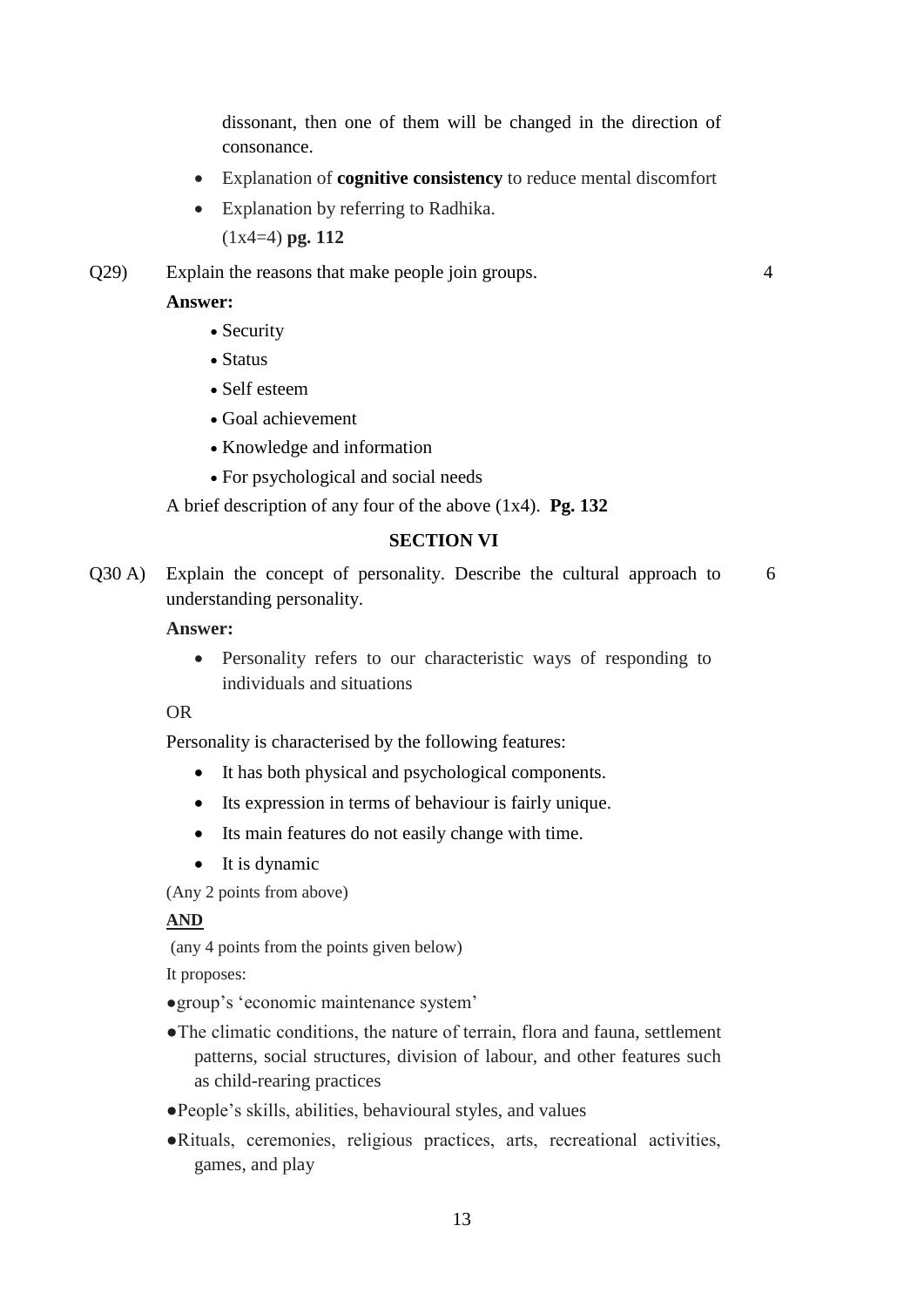●Any one example (2+4=6) **Pg. 39-40**

#### **OR**

Q 30 B) How does Behavioural Analysis help us in assessing personality? Explain any two methods with their limitations. 6

#### **Answer:**

• Observation of behaviour serves as the basis of behavioural analysis. An observer's report may contain data obtained from interview, observation, ratings, nomination, and situational test

AND

Explanation of any 2 of the following:

- Interview
- ●Observation
- ●Behavioural ratings
- ●Nomination
- ●Situational Tests

(2+2 +2=6) **pg. 46,47**

- Q31 A) Raj and Raghu are exceptionally intelligent children of highly successful doctor parents. While Raj is their biological child, Raghu is an adopted one. How can you explain the similarities in their intelligence with their doctor parents? What type of test would you suggest to assess their intelligence? 6
	- Intelligence is an interplay of Nature and Nurture 1 mark
	- Influence of heredity explained through table with correlational values - 1.5 marks
	- Influence of environment explained to bring out how IQ moves closer to that of adoptive parents - 1.5 marks
	- Linking these concepts to Raj and Raghu 1 mark
	- Any one type of intelligence test 1 mark

 $(1+1.5+1.5+1+1=6)$  **pg.** 10, 13

### **OR**

6

Q31 B) As a student of class XII, you wish to score very high marks in your Board examination. You start planning for the same by attending classes regularly, taking notes, setting study targets etc. Identify and explain the theory of intelligence which includes planning as an essential feature.

#### **Answer:**

• Brief introduction to PASS model of intelligence -1 mark